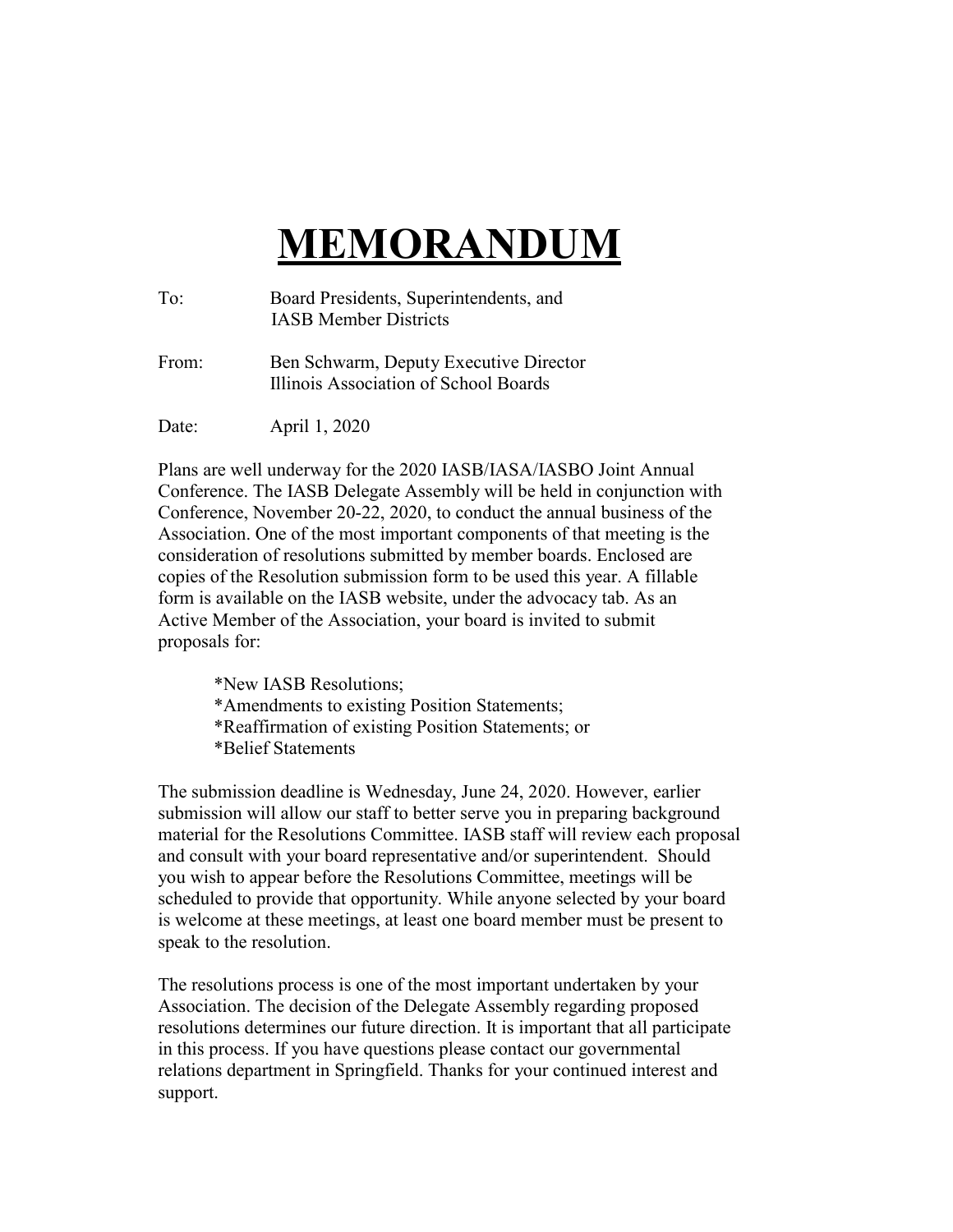## **RESOLUTION 2020 Delegate Assembly**

| <b>INSTRUCTIONS:</b>                                                                                                                                                                                                           |                                                                                                                                                                       |  |
|--------------------------------------------------------------------------------------------------------------------------------------------------------------------------------------------------------------------------------|-----------------------------------------------------------------------------------------------------------------------------------------------------------------------|--|
| 1. Use a separate form for each resolution or amendment.                                                                                                                                                                       | $\label{eq:resolution} Resolution~No. \underline{\hspace{2cm}}$                                                                                                       |  |
| 2. Submit a typed original copy of the completed form to:                                                                                                                                                                      | $\label{thm:rot} {\it Notified} \begin{tabular}{l} \multicolumn{2}{c}{\textbf{1}}\\ \multicolumn{2}{c}{\textbf{1}}\\ \multicolumn{2}{c}{\textbf{2020}} \end{tabular}$ |  |
| <b>IASB RESOLUTIONS COMMITTEE</b>                                                                                                                                                                                              | IASB use only                                                                                                                                                         |  |
| <b>Ben Schwarm</b>                                                                                                                                                                                                             |                                                                                                                                                                       |  |
| 2921 Baker Drive                                                                                                                                                                                                               |                                                                                                                                                                       |  |
| Springfield, Illinois 62703-5929                                                                                                                                                                                               |                                                                                                                                                                       |  |
| (Electronic copy can be emailed to mbuch@iasb.com)                                                                                                                                                                             |                                                                                                                                                                       |  |
| Resolutions must be postmarked by: Wednesday, June 24, 2020                                                                                                                                                                    |                                                                                                                                                                       |  |
| 3. Include the name, email and day telephone of a board member to be contacted regarding the<br>resolution.                                                                                                                    |                                                                                                                                                                       |  |
| 4. Retain a file copy.                                                                                                                                                                                                         |                                                                                                                                                                       |  |
| 5. Submit any additional supportive material as an attachment.                                                                                                                                                                 |                                                                                                                                                                       |  |
|                                                                                                                                                                                                                                |                                                                                                                                                                       |  |
|                                                                                                                                                                                                                                | District Number                                                                                                                                                       |  |
|                                                                                                                                                                                                                                |                                                                                                                                                                       |  |
|                                                                                                                                                                                                                                |                                                                                                                                                                       |  |
|                                                                                                                                                                                                                                |                                                                                                                                                                       |  |
|                                                                                                                                                                                                                                |                                                                                                                                                                       |  |
|                                                                                                                                                                                                                                |                                                                                                                                                                       |  |
|                                                                                                                                                                                                                                |                                                                                                                                                                       |  |
| District Address experience of the contract of the contract of the contract of the contract of the contract of the contract of the contract of the contract of the contract of the contract of the contract of the contract of |                                                                                                                                                                       |  |
|                                                                                                                                                                                                                                |                                                                                                                                                                       |  |
|                                                                                                                                                                                                                                | $\mathsf{Zip} \xrightarrow{\qquad \qquad }$                                                                                                                           |  |